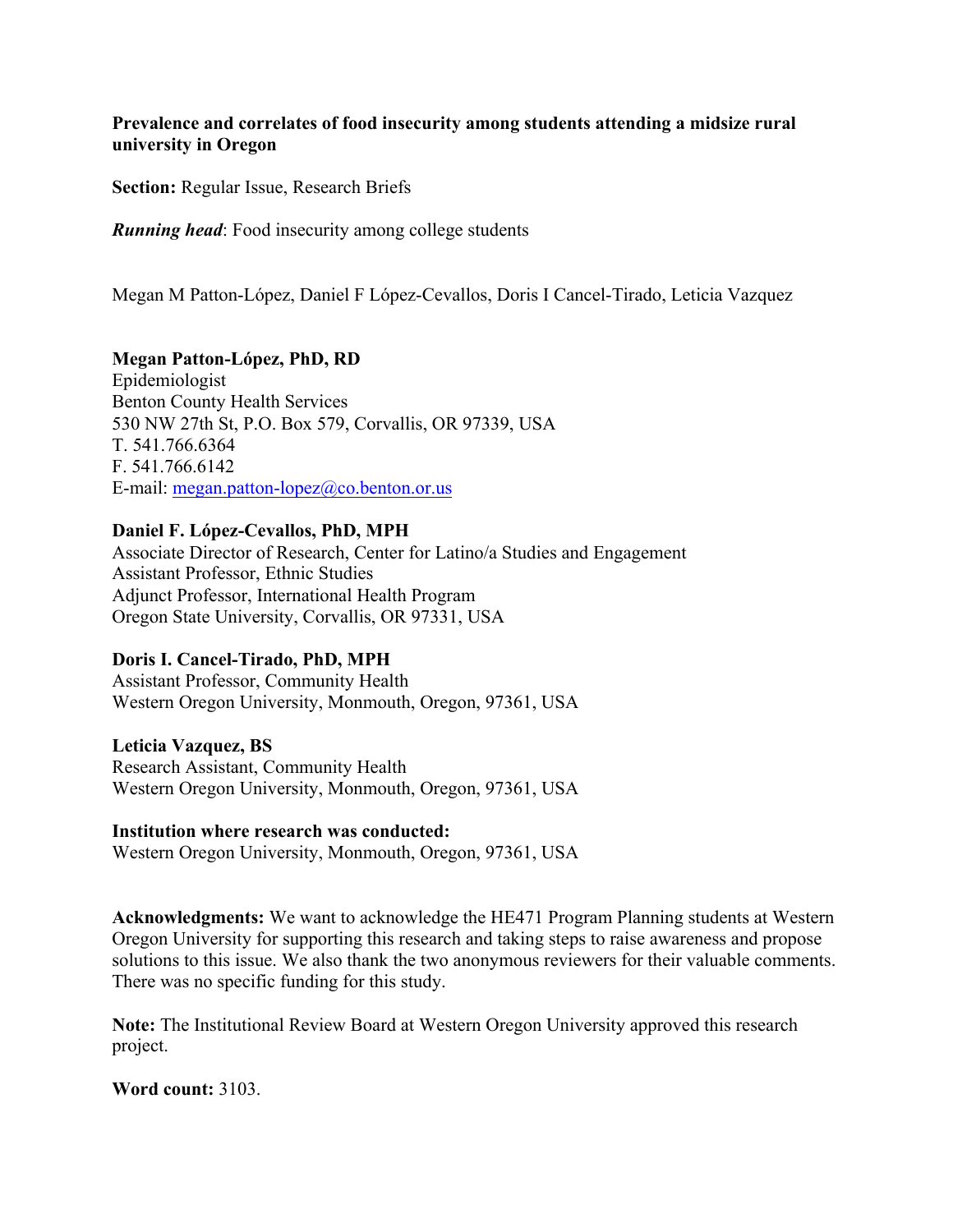# **Prevalence and correlates of food insecurity among students attending a midsize rural university in Oregon**

### **ABSTRACT**

**Objective:** To examine the prevalence and identify correlates of food insecurity among students attending a rural university in Oregon.

**Methods:** Cross-sectional non-probability survey of 354 students attending a midsize rural university in Oregon during May 2011. Main outcome was food insecurity measured using the USDA Household Food Security Survey Module: Six-Item Short Form. Socioeconomic and demographic variables were included in multivariate logistic regression models.

**Results:** Over half of students (59%) were food insecure at some point during the previous year. Having fair/poor health (OR: 2.08, 95%CI: 1.07 – 4.63), being employed (OR: 1.73, 95%CI: 1.04 – 2.88) and with incomes below \$15,000 per year (OR: 2.23, 95% CI: 1.07 – 4.63) was associated with food insecurity. In turn, good academic performance (GPA 3.1 or higher) was inversely associated with food insecurity.

**Conclusions:** Food insecurity seems to be a significant issue for college students. It is necessary to expand research on different campus settings, and further strengthen support systems to increase access to nutritious foods for this population.

**Key words:** Food insecurity, college students, rural, Oregon.

**Abstract word count:** 164 words.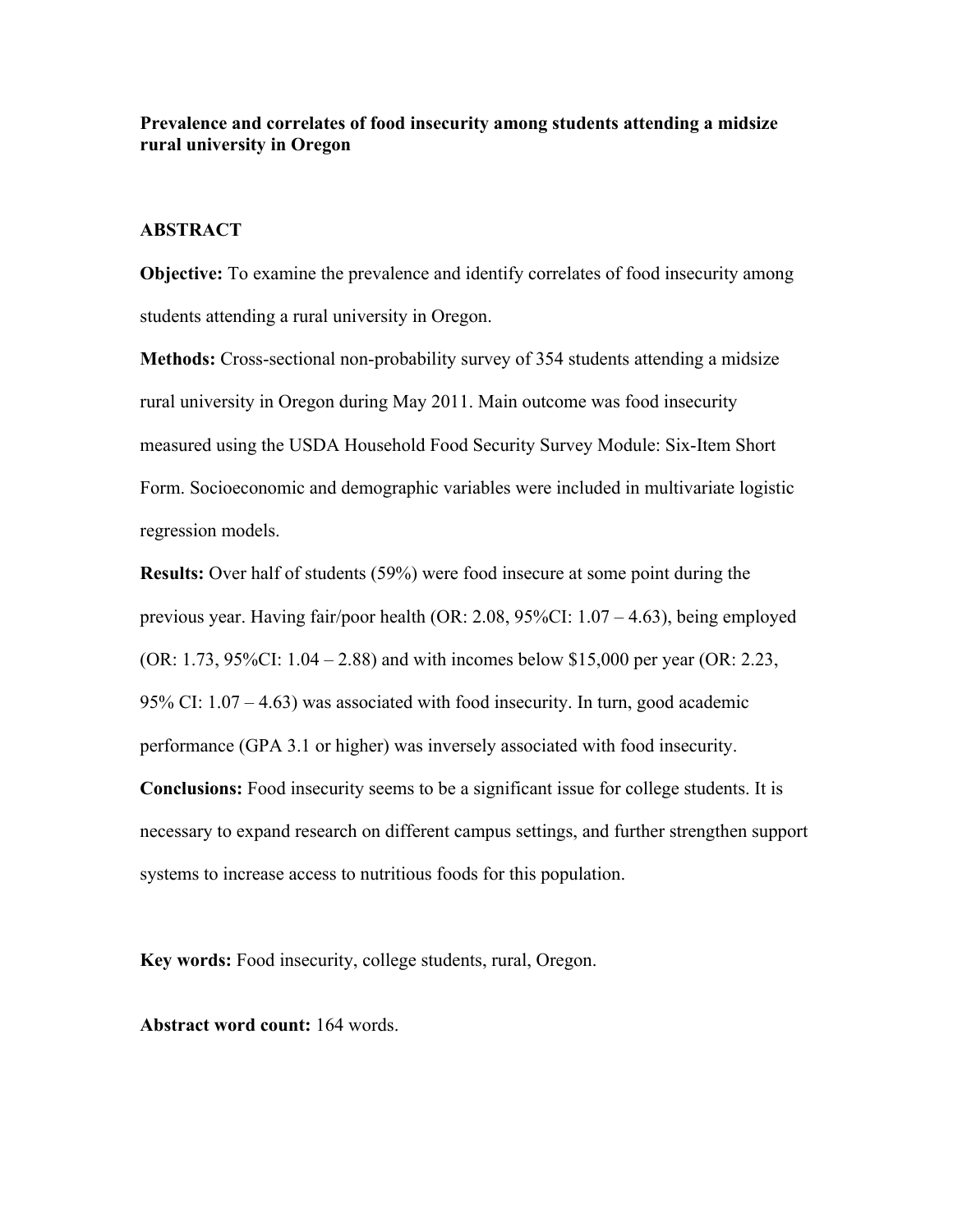# **Prevalence and correlates of food insecurity among students attending a midsize rural university in Oregon**

  $\frac{4}{5}$ 

#### **INTRODUCTION**

 Household food insecurity is defined as the limited or uncertain availability of nutritionally adequate and safe foods, and limited or uncertain ability to acquire acceptable foods in socially 9 acceptable ways.<sup>1</sup> As measured by the U.S. Department of Agriculture (USDA) Household Food 10 Security Module, food insecurity is a marker of economic hardship as it assesses the adequacy and stability of a household's food supply over the preceding 12 months for active, healthy living of all household members. The most recent national data in 2011 indicate that 14.9% of all 13 households (17.9 million) were food insecure.<sup>3</sup> Furthermore, low-income households with incomes below 185% of the poverty threshold (34.5%), and households with children (20.6%) 15 were higher than the national average.<sup>3</sup> Previous research has observed that food insecurity can disrupt optimal development 17 throughout the life cycle, from prenatal period on into elder years.<sup>4-9</sup> A growing body of

 literature has documented the effects of food insecurity on cognitive, academic, and psychosocial development among school age and teenage students. These studies consistently observe that food insecurity is associated with lower academic performance, poor health, and decreased

21 psychosocial function. $4,10,11$ 

 Among college students, financial hardship can translate into budget demands that 23 compete with food dollars (e.g. tuition, text books, housing, utilities, health care).<sup>12,13</sup> Over the last 30 years, the price of higher education has steadily outpaced inflation, cost of living, and 25 medical expenses.<sup>14</sup> Recent changes to federal loan policies regarding the amount and duration of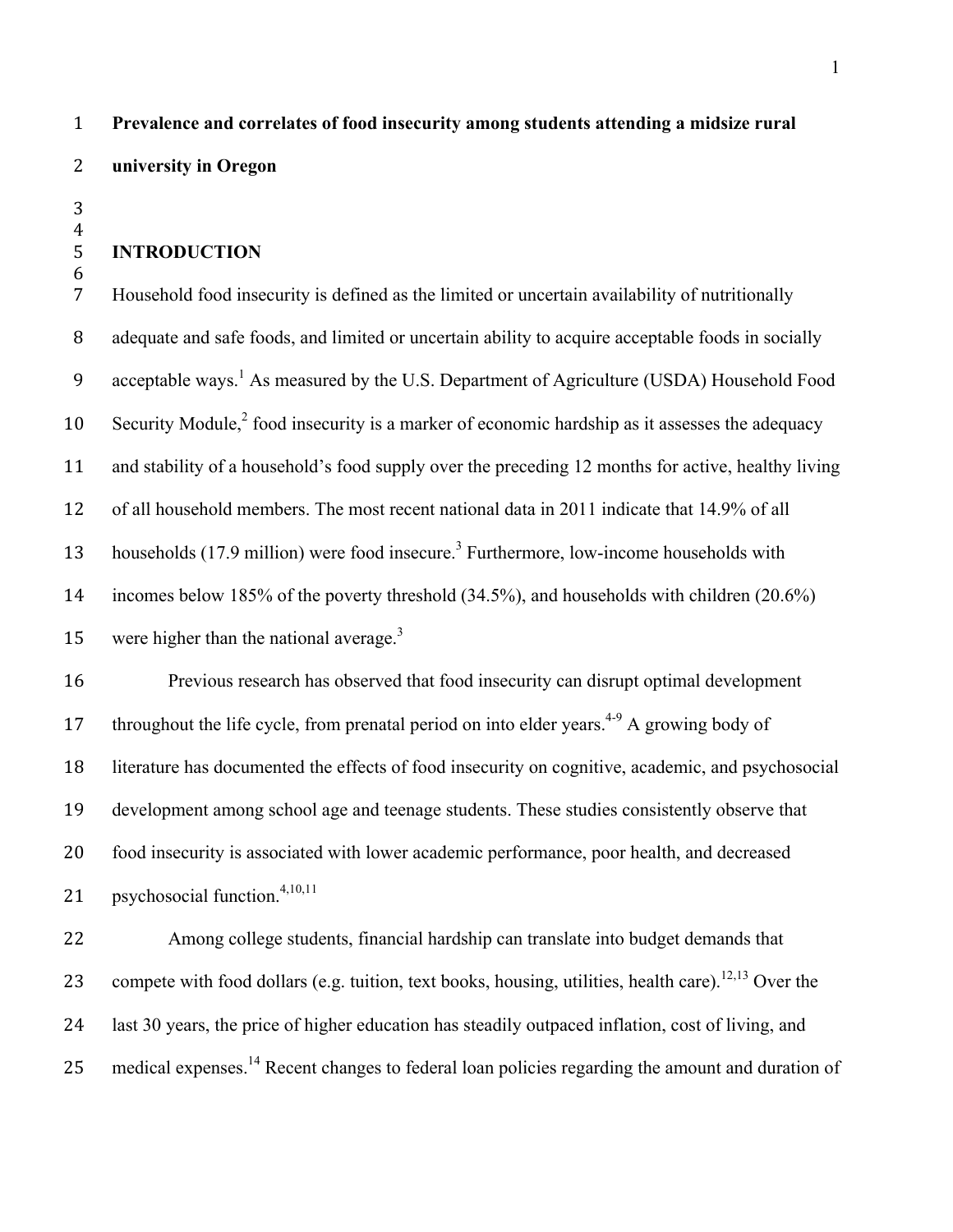federal aid received as well as how soon interest will begin to accrue after college may 27 exacerbate the financial challenges students face.<sup>15</sup> Food insecurity, as a potential consequence of the increasing cost of higher education, and its likely impact on student health, learning and social outcomes should not be considered an accepted aspect of the impoverished student 30 experience, but a major student health priority.<sup>16</sup>

 College students face life-changing milestones during their transition to adulthood which 32  $\ldots$  may have long lasting effects.<sup>17,18</sup> Food insecurity during these years can potentially impact 33 college students' cognitive, academic, and psychosocial development.<sup>4</sup> However, little research has addressed this issue. Studies addressing food insecurity among college students suggest a 35 higher prevalence of food insecurity compared with the general population.<sup>19,20</sup> A study in Hawai'i found that 45% of students were food insecure or at risk of food insecurity<sup>20</sup> while 37 another study in Australia found that almost  $72\%$  of students were food insecure.<sup>19</sup> No such studies have been conducted in the continental United States or in rural areas. The purpose of the present study is to address this gap in the literature by analyzing the prevalence and identifying correlates of food insecurity among students attending a rural university in Oregon.

**METHODS**

#### **Design and Participants**

 A cross-sectional non-probability web-based 40-item survey was distributed via e-mail to all students (N=5,438) attending a midsize rural university in western Oregon during May 2011. A total of 354 students completed the survey (7% response rate). The email contained an informed consent form and provided a link to the survey where participants confirmed consent prior to beginning the survey. The study was part of a broader effort to increase access to food among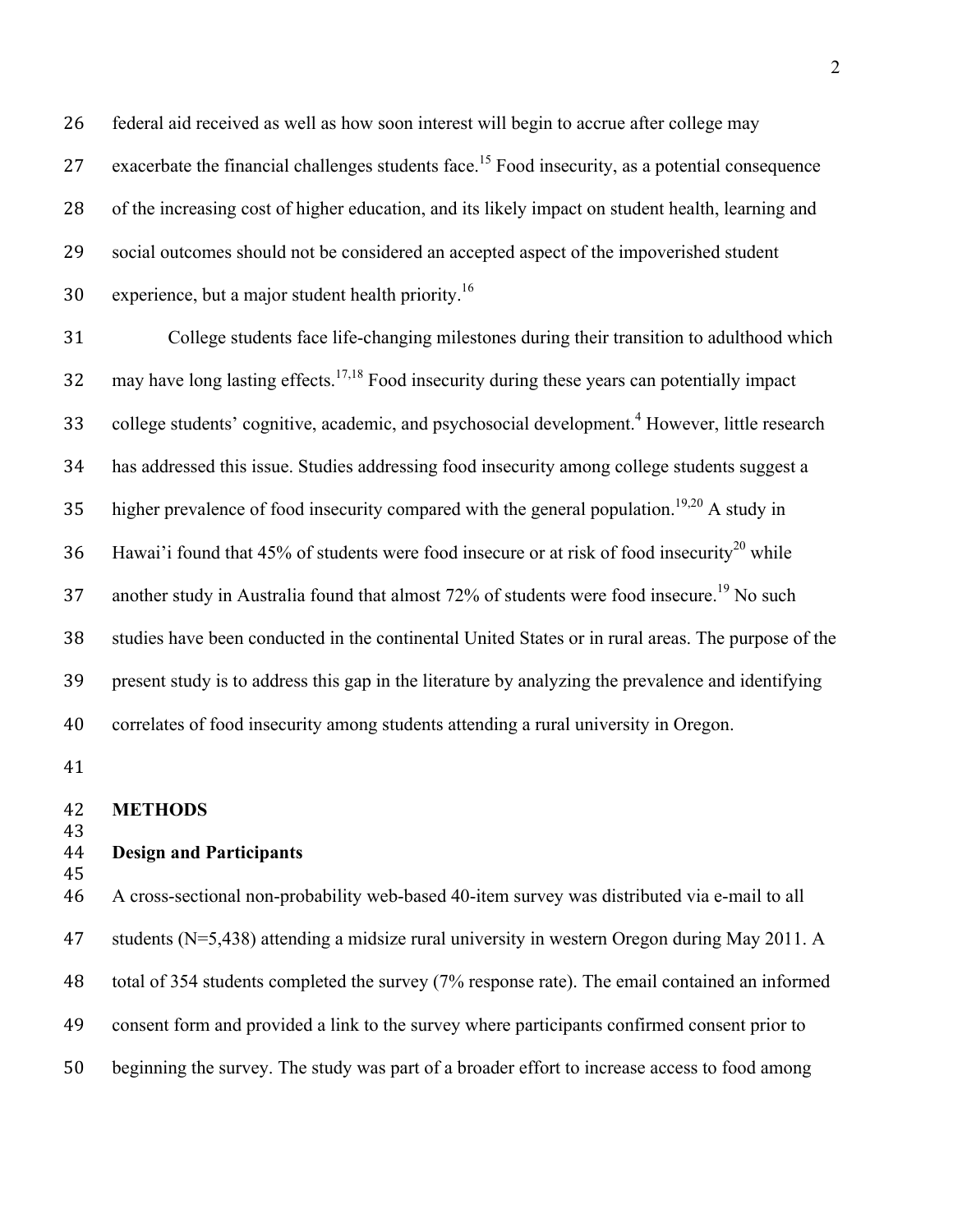students on campus. The online survey was open for a two-week period during which weekly 52 reminders were sent.<sup>21,22</sup> The study protocol was approved by the Institutional Review Board at this university.

## **Theoretical Framework**

56 Based on previous research,  $^{2,3,19,20,23}$  relevant factors associated with food insecurity among 57 university students were included. Questions regarding credit card debt<sup>24</sup>, employment<sup>25</sup>, and 58 financial aid<sup>26</sup> were also added. The correlates used in this model are shown in Table 1.

#### **Food insecurity**

 The *U.S. Household Food Security Survey Module: Six-Item Short Form* was used to measure 62 food insecurity status.<sup>2</sup> The 6-item scale has been shown to have reasonably high specificity and

63 sensitivity and minimal bias with respect to the 18-item measure.<sup>27</sup> The six items of the food 64 security scale were reduced to two categories:  $0 =$  food secure,  $1 =$  food insecure.<sup>27</sup> The internal consistency of the scale (Cronbach's alpha = 0.83) was similar to a previous study that used the 66 same six-item scale.<sup>28</sup>

#### **Statistical analysis**

 Summary statistics were calculated for all variables included in this study. Chi-square goodness- of-fit tests were used to compare the fit of our sample with selected campus-wide demographic characteristics provided by the university's registrar office. A two-step multivariate logistic regression model was built to evaluate the association between correlates and food insecurity status (step 1), adjusting for socio-demographic factors (step 2). All analyses were conducted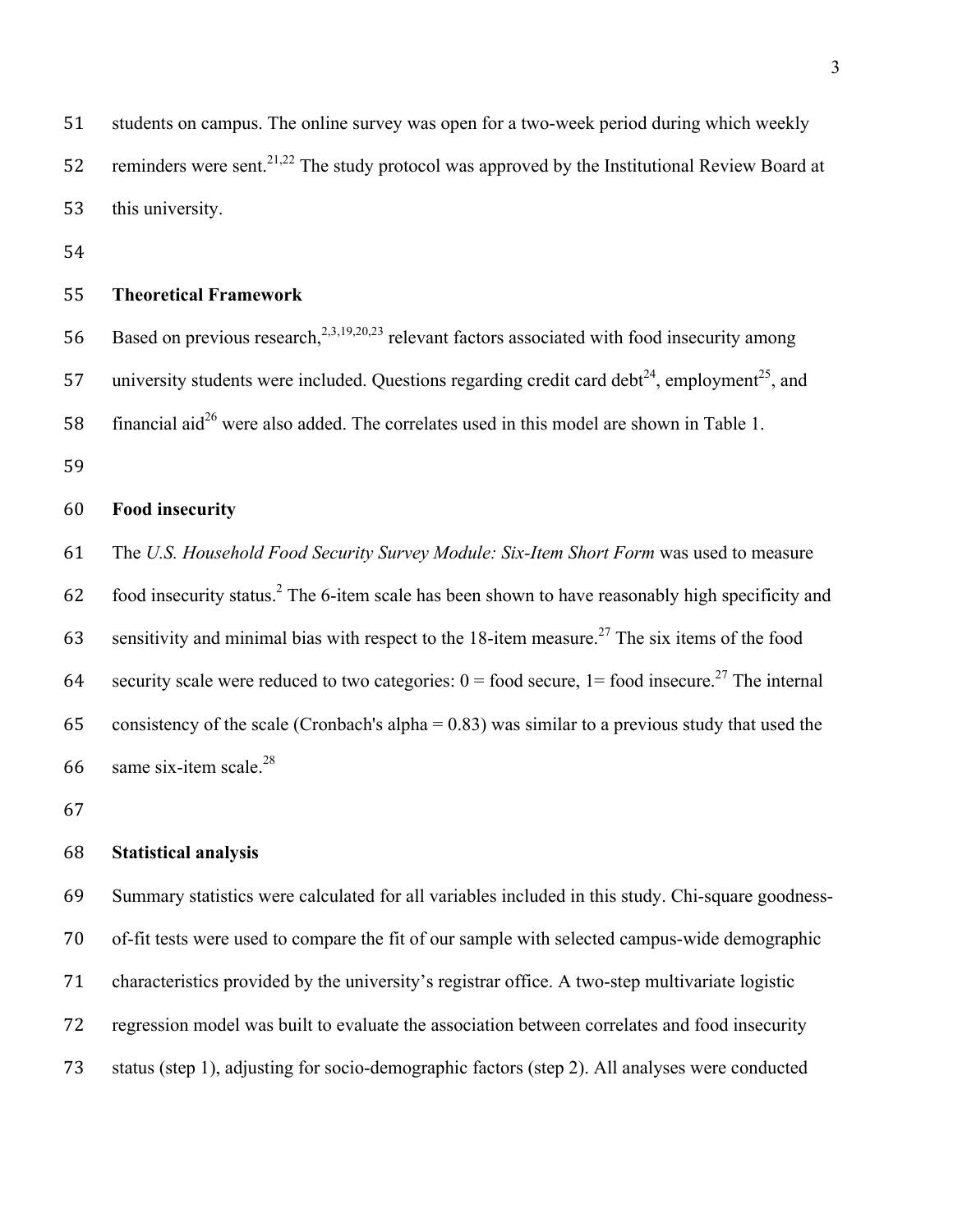74 using Stata 11 (StataCorp, College Station, TX, 2009). The Hosmer-Lemeshow test<sup>29</sup> was

performed to assess model fit using the lfit command.

### **RESULTS**

 Table 2 presents the summary statistics for all variables included in the study. The sample was 79 representative of the student population at this university for full-time ( $\chi^2$ <sub>goodness of fit</sub> = 0.10, p = 80 0.75), undergraduate ( $\chi^2$ <sub>goodness of fit</sub> = 1.98, p = 0.16) and Latino students ( $\chi^2$ <sub>goodness of fit</sub> = 1.29, p = 81 0.26), but overrepresented female students ( $\chi^2$ <sub>goodness of fit</sub> = 24.5, p = 0.00). Less than a third of the 82 sample reported residing on–campus (29%). Those who reported residing off–campus either live with roommates (35%); or have other arrangements (36%), such as living by themselves (18%), or with their parents (4%). Half of the students (50.3%) said they had a job in addition to attending college. Those who reported the number of hours worked (n=164) worked an average of 18.2 hours per week (*sd*=9.3). The majority (79%) of students reported having health 87 insurance, which was obtained primarily from their parents (67%) or the university (22%). Very few students (12%) reported having no credit card debt. The majority of participants were female (73%), single (73%), and 18-24 years old (72%). Eight-percent reported being Hispanic or Latino.

 Food insecurity affected 59% of students. Participation in food assistance programs (Emergency food from a church, food pantry/bank, or emergency kitchen; WIC; SNAP /food stamps; private organizations) reached 27% of the sample. Most of these were SNAP recipients (n=67, 70%). Table 3 presents the results of the final multivariate logistic regression model. The p-value (0.74) for the Hosmer-Lemeshow test indicates good model fit. Income less than \$15,000 was the strongest correlate of food insecurity among this sample of students (OR: 2.23, 95% CI: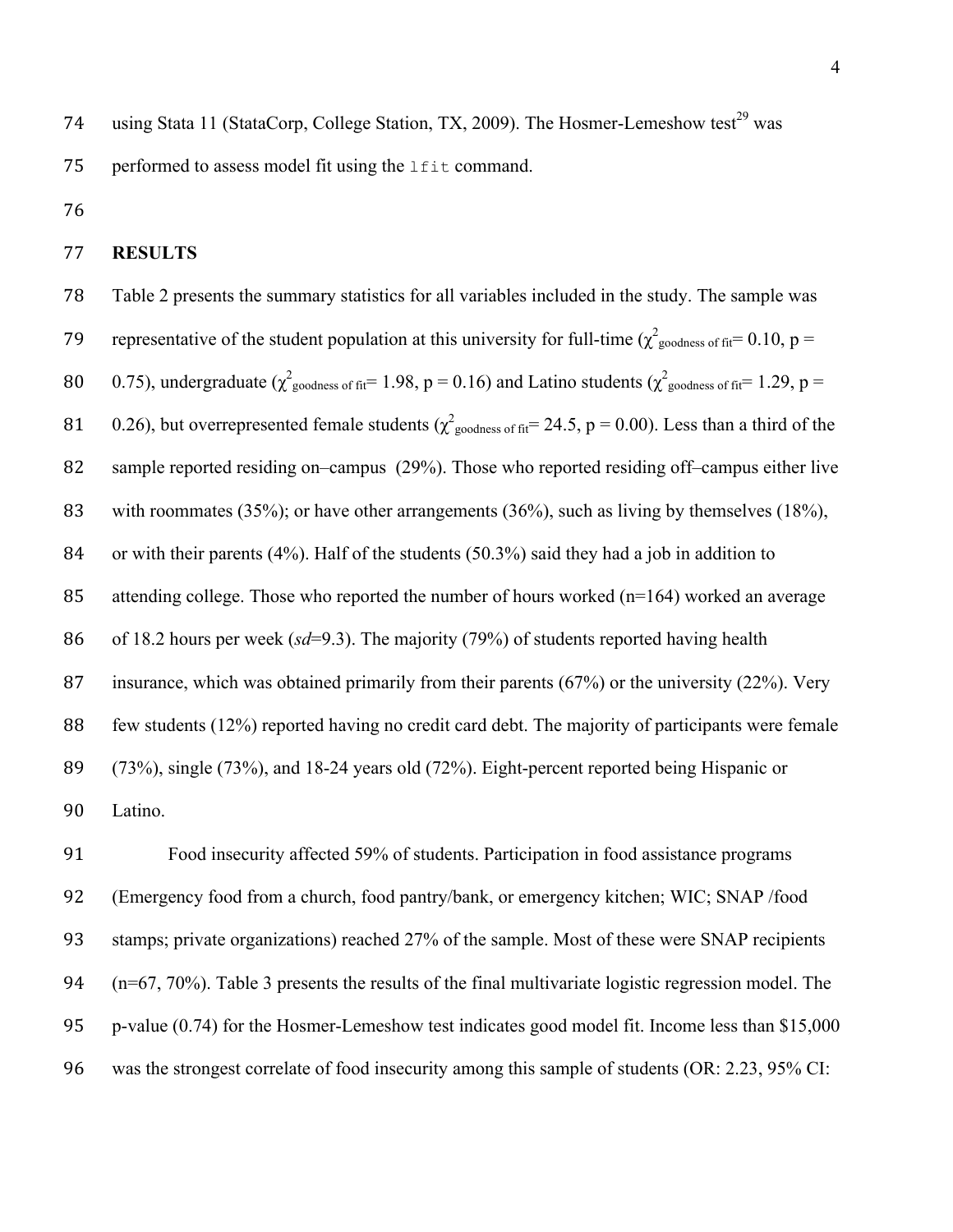97 1.07 – 4.63). Similarly, students reporting fair/poor health were more likely to be food insecure (OR: 2.08, 95%CI: 1.07 – 4.63). Employed students and those participating in food assistance 99 programs were also more likely to be food insecure (OR: 1.73, 95%CI: 1.04 – 2.88; OR: 1.91, 95%CI: 1.05 – 3.45, respectively). However, students with a GPA of 3.1 or higher were 60% less 101 likely to be food insecure (OR: 0.40, 95%CI: 0.22 – 0.69). No significant associations were found with living arrangement, health insurance status, physical activity, enrollment status or demographic factors.

### **DISCUSSION**

 The present study found that the prevalence of food insecurity (59%) among a sample of college students attending a midsize rural university in Oregon was higher than the general population (15%), or even other college student populations (e.g. 39% among students at City University of 110 New York;<sup>30</sup> 45% among students at University of Hawai'i at Manoa<sup>20</sup>). Food insecurity is an indicator of economic hardship that college students are facing. A recent story on *The Atlantic*  pointed out that across the country, stretching financial aid dollars or wages from part-time work has become more challenging for college students during the great recession, partly because "parents have fewer resources to help out, there is greater competition for work-study jobs, and 115 many schools have increased tuition to cover their expenses."<sup>31</sup> Without parent's safety nets students are often forced to work many hours, some even working fulltime while completing their college degrees. In this study, students reported working an average of 18 hours, ranging from 4 to 42 hours per week. Students who were employed were almost twice as likely to report experiences with food insecurity, suggesting that financial assistance and employment are falling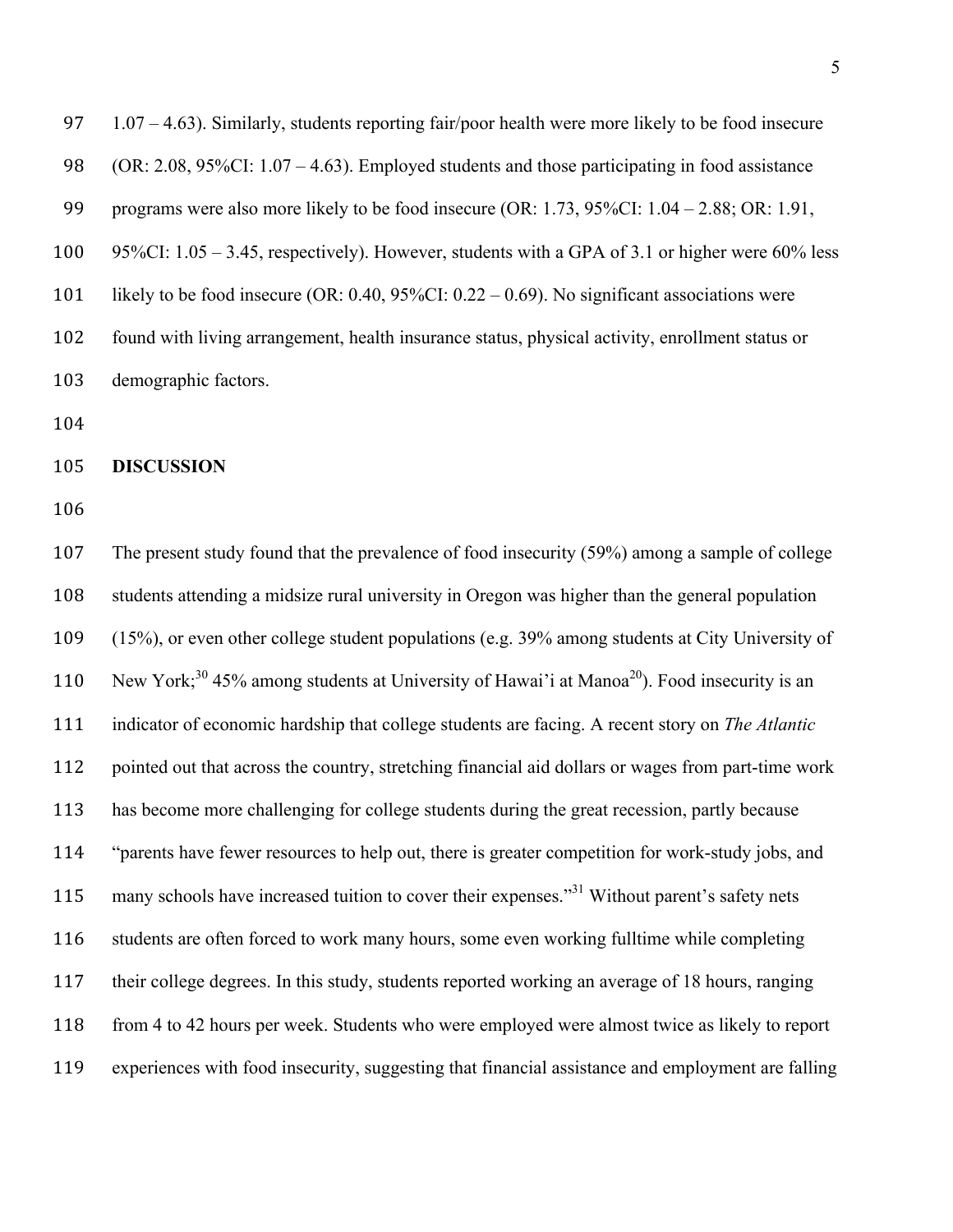short of meeting financial demands of attending a university. Time spent working many hours 121 and lack of adequate food may affect students' academic success.<sup>19,25</sup> Previous studies have 122 observed a relationship between lower academic performance and food insecurity.<sup>4,7,11,32</sup> Likewise, the results of this study suggest that students who report experiencing food insecurity are less likely to report a GPA of 3.1 or higher.

 Educational attainment is one of the most important contributors for upward social 126 mobility.<sup>18</sup> It is also an important marker in the transition to adulthood,<sup>17</sup> and a reflection of 127 cumulative advantages and disadvantages.<sup>33</sup> Food insecurity among college students may signal previous trajectories of disadvantages and shape future trajectories into adulthood. Although students from middle/upper-middle class families may experience short-term episodes of food insecurity, they are likely to have reliable sources of support (e.g. parents, extended family). For low-income students, however, food insecurity is likely an outcome of their disadvantaged trajectories, which can make them more vulnerable to living in poverty and not completing higher education. Even worse, not only are they facing food insecurity but they may also be jeopardizing their potential for academic success and future earnings. Addressing food insecurity should be one of the considerations for policy makers in the context of promoting higher education as a stepping-stone to the middle-class. At this stage of transition into adulthood, more 137 robust support systems might lead to successful educational attainment and social mobility.<sup>17</sup>

#### **Limitations**

 The present study findings have several limitations. First, it was a cross-sectional study that relied on students' self-report. Second, the non-probability, low-response rate sample may have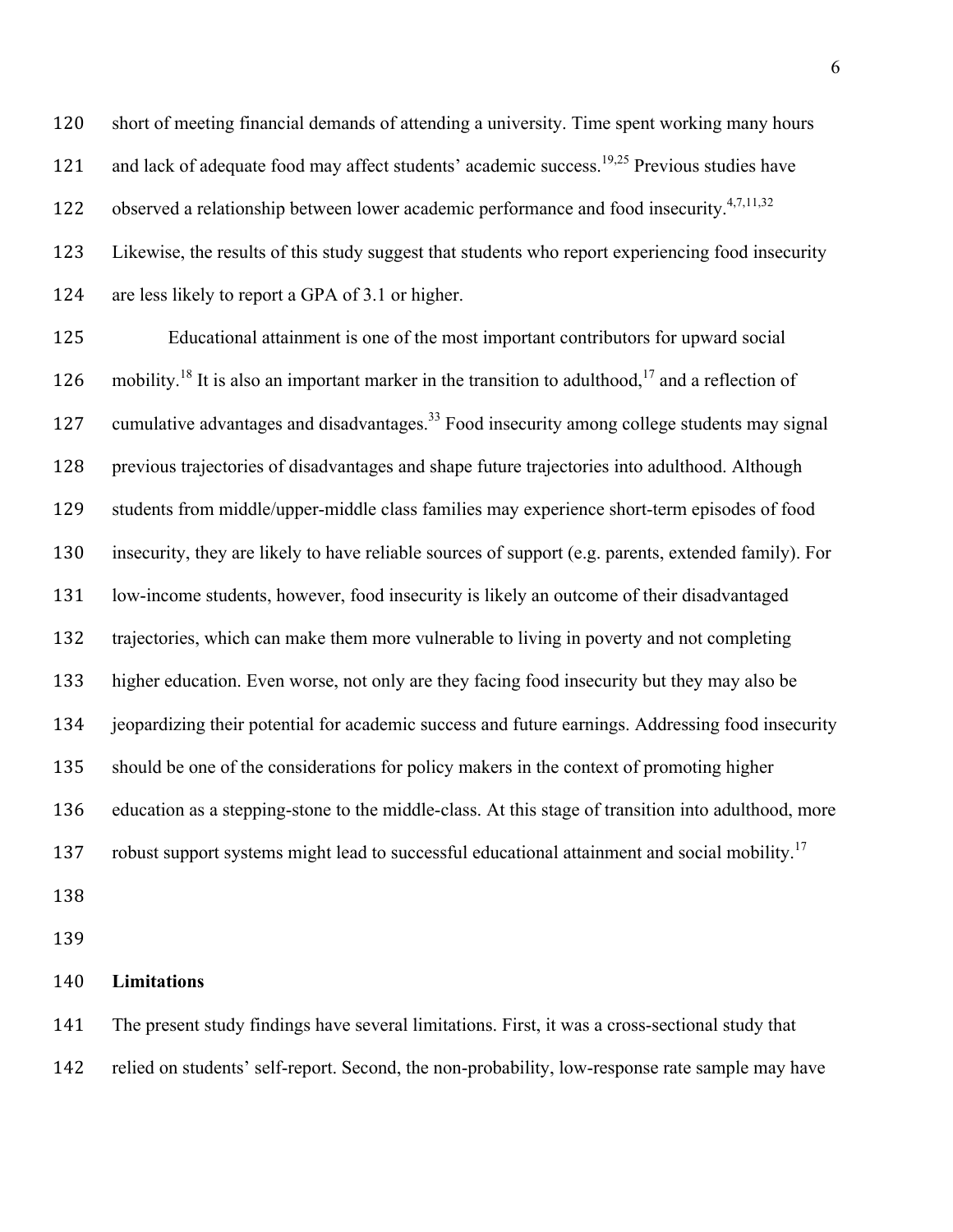143 increased the likelihood of sampling error and non-response bias.<sup>34</sup> However, the sample was representative of the university population for full-time, undergraduate and Latino students; and overrepresented female students at this university. Third, the study used the short form of the USDA food security scale. Unlike the full 18-item scale, the short form scale does not directly measure children's food insecurity, and doesn't capture the most severe adult food insecurity (in which children's food intake is likely jeopardized).

# **IMPLICATIONS FOR RESEARCH AND PRACTICE**

 The present study contributes to our understanding of food insecurity among young adults in higher education and its associated challenges. A key finding is that food insecurity is a significant issue for more than half of college students surveyed. To have a better picture of the food insecurity situation across the country, it is necessary to expand the focus on college 156 students' risk behaviors<sup>35,36</sup> to include social and economic factors influencing a student's health, including income, employment, debt, housing costs, and food insecurity. Future research should also explore food insecurity among college student families with children; and assess not only 159 eating behaviors but the campus nutrition environment.<sup>37</sup> Moreover, longitudinal and qualitative studies should also be considered to monitor the persistence of food insecurity throughout the 161 college years.

 It is also necessary to expand research on different campus settings, and further strengthen support systems to increase access to nutritious foods for this population. When faced with food insecurity, people use a variety of coping mechanisms such as utilizing federal nutrition assistance programs, receiving food from other family members, and seeking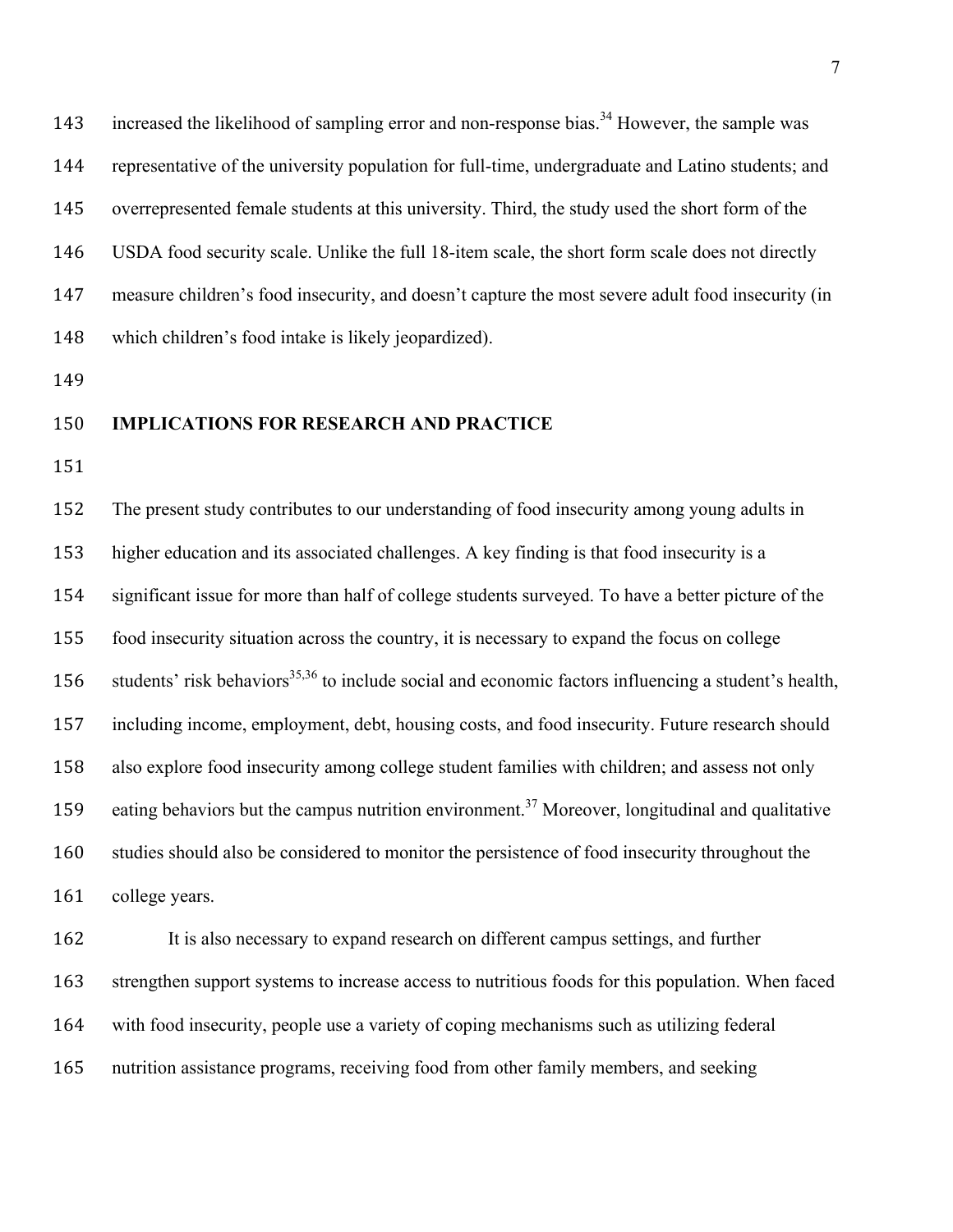166 emergency food boxes from food banks.<sup>38-40</sup> In this context, on-campus food banks and gardens 167 may be valuable interventions.<sup>20</sup> A number of institutions across the country have or are in the 168 process of implementing these initiatives.<sup>31</sup> The Oregon Food Bank, for instance, has produced a 169 manual about how to establish a campus food pantry.<sup>41</sup> Also, SNAP eligibility requirements for college students could be revised. However, food assistance initiatives have shown only limited 171 ameliorative effect,  $42,43$  which point to the need for broader food system, right-based approaches 172 to food security.<sup>43,44</sup>

Therefore, it is necessary to consider other initiatives and policies to increase access to

nutritious foods, and more broadly, improve students' economic stability (i.e. are they able to

175 address their basic needs, including food, so that they can focus on their education).<sup>26,45</sup> In other

words, the promise of higher education as a tool for a better future needs to be met with adequate

financial and other social supports for college students (particularly low-income, first generation,

178 and minorities<sup>45</sup>) to succeed.

# **References**

- 1. Nord M, Prell M. Struggling to Feed the Family: What Does it Mean to be Food Insecure? *Amber Waves.* June, 2007: 8.
- 2. Bickel G, Nord M, Price C, Hamilton W, Cook J. *Guide to Measuring Household Food Security.* Alexandria, VA: Food and Nutrition Service, USDA;2000.
- 3. Coleman-Jensen A, Nord M, Andrews M, Carlson S. *Household Food Security in the United States in 2010.* Washington DC: US Department of Agriculture, Economic Research Service;2012.
- 4. Alaimo K, Olson CM, Frongillo EA. Food Insufficiency and American School-Aged Children's Cognitive, Academic, and Psychosocial Development. *Pediatrics.*  2001;108(1):44-53.
- 5. Alaimo K, Olson CM, Frongillo EA. Family Food Insufficiency, but Not Low Family Income, Is Positively Associated with Dysthymia and Suicide Symptoms in Adolescents. *The Journal of Nutrition.* 2002;132(4):719-725.
- 6. Conway KS, Kutinova A. Maternal health: does prenatal care make a difference? *Health Econ.* 2006;14:461-488.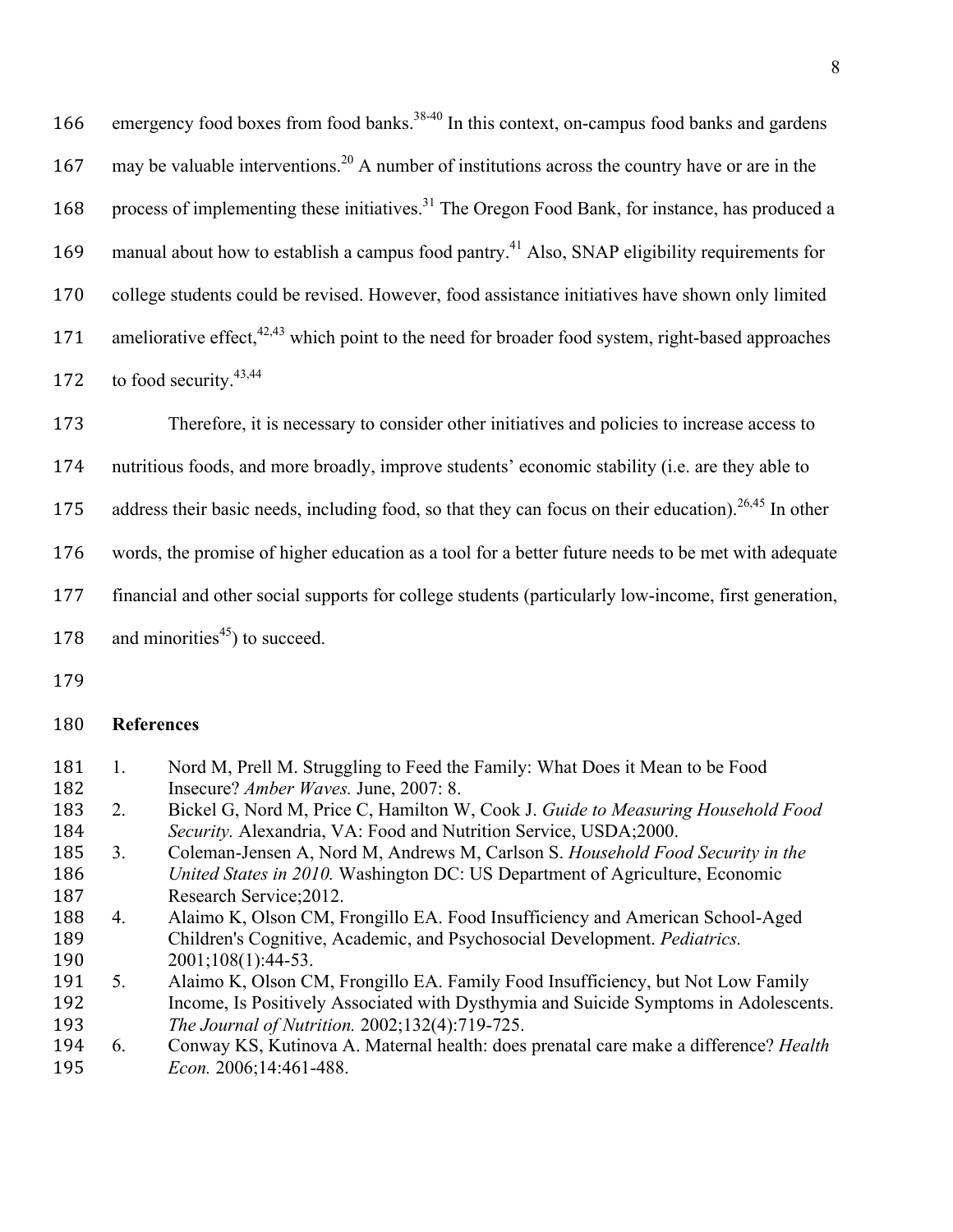| 196 | 7.  | Cook JT, Frank DA. Food Security, Poverty, and Human Development in the United           |
|-----|-----|------------------------------------------------------------------------------------------|
| 197 |     | States. Annals of the New York Academy of Sciences. 2008;1136(1):193-209.                |
| 198 | 8.  | Lee JS, Frongillo EA. Nutritional and Health Consequences Are Associated with Food       |
| 199 |     | Insecurity among U.S. Elderly Persons. The Journal of Nutrition. 2001;131(5):1503-       |
| 200 |     | 1509.                                                                                    |
| 201 | 9.  | Holben D. Position of the American Dietetic Association: Food Insecurity in the United   |
| 202 |     | States. Journal of the American Dietetic Association. 2010;110(9):1368-1377.             |
| 203 | 10. | Perez-Escamilla R, Pinheiro de Toledo Vianna R. Food Insecurity and the Behavioral and   |
| 204 |     | Intellectual Development of Children: A Review of the Evidence. Journal of Applied       |
| 205 |     | Research on Children: Informing Policy for Children at Risk. 2012;3(1):9.                |
| 206 | 11. | Jyoti DF, Frongillo EA, Jones SJ. Food Insecurity Affects School Children's Academic     |
| 207 |     | Performance, Weight Gain, and Social Skills. The Journal of Nutrition.                   |
| 208 |     | 2005;135(12):2831-2839.                                                                  |
| 209 | 12. | Roberts R, Golding J, Towell T, Weinreb I. The Effects of Economic Circumstances on      |
| 210 |     | British Students' Mental and Physical Health. Journal of American College Health.        |
| 211 |     | 1999;48(3):103-109.                                                                      |
| 212 | 13. | Robb CA, Moody B, Abdel-Ghany M. College student persistence to degree: The burden       |
| 213 |     | of debt. Journal of College Student Retention: Research, Theory and Practice.            |
| 214 |     | 2011;13(4):431-456.                                                                      |
| 215 | 14. | Phillips M. Cost of College on the Rise (Again). Freakonomics: The Hidden Side of        |
| 216 |     | Everything. 2011. http://www.freakonomics.com/2011/10/27/cost-of-college-on-the-rise-    |
| 217 |     | again/. Accessed January 20, 2012.                                                       |
| 218 | 15. | Hopkins K. Look Out for These Federal Aid Changes in 2012. USNews.com/Education.         |
| 219 |     | 2012. http://www.usnews.com/education/best-colleges/paying-for-                          |
| 220 |     | college/articles/2012/01/25/look-out-for-these-federal-aid-changes-in-2012.              |
| 221 | 16. | Hughes R. Food insecurity: the skeleton in the national closet. Public Health Nutrition. |
| 222 |     | 2009;12(11):1973.                                                                        |
| 223 | 17. | Settersten R, Ray B. Not quite adults : why 20-somethings are choosing a slower path to  |
| 224 |     | adulthood, and why it's good for everyone. New York: Bantam Books Trade Paperbacks;      |
| 225 |     | 2010.                                                                                    |
| 226 | 18. | Pallas AM. Educational transitions, trajectories, and pathways. In: Mortimer JT,         |
| 227 |     | Shanahan M, eds. Handbook of the Life Course. New York, NY: Plenum; 2003:165-184.        |
| 228 | 19. | Hughes R, Serebryanikova I, Donaldson K, Leveritt M. Student food insecurity: The        |
| 229 |     | skeleton in the university closet. Nutrition $\&$ Dietetics. 2011;68(1):27-32.           |
| 230 | 20. | Chaparro MP, Zaghloul SS, Holck P, Dobbs J. Food insecurity prevalence among college     |
| 231 |     | students at the University of Hawai'i at Manoa. Public Health Nutrition.                 |
| 232 |     | 2009;12(11):2097-2103.                                                                   |
| 233 | 21. | Thomas SJ. Using web and paper questionnaires for data-based decision making: from       |
| 234 |     | design to interpretation of the results. Thousand Oaks, CA: Corwin Press; 2004.          |
| 235 | 22. | Archer TM. Web-Based Surveys. Extension Journal 2003;41(4):4TOT6.                        |
| 236 | 23. | Subramanian S, Delgado I, Jadue L, Vega J, Kawachi I. Income inequality and health:      |
| 237 |     | multilevel analysis of Chilean communities. Journal of epidemiology and community        |
| 238 |     | health. 2003;57(11):844-848.                                                             |
| 239 | 24. | Nelson MC, Lust K, Story M, Ehlinger E. Credit Card Debt, Stress and Key Health Risk     |
| 240 |     | Behaviors Among College Students. American Journal of Health Promotion.                  |
| 241 |     | 2008;22(6):400-407.                                                                      |
|     |     |                                                                                          |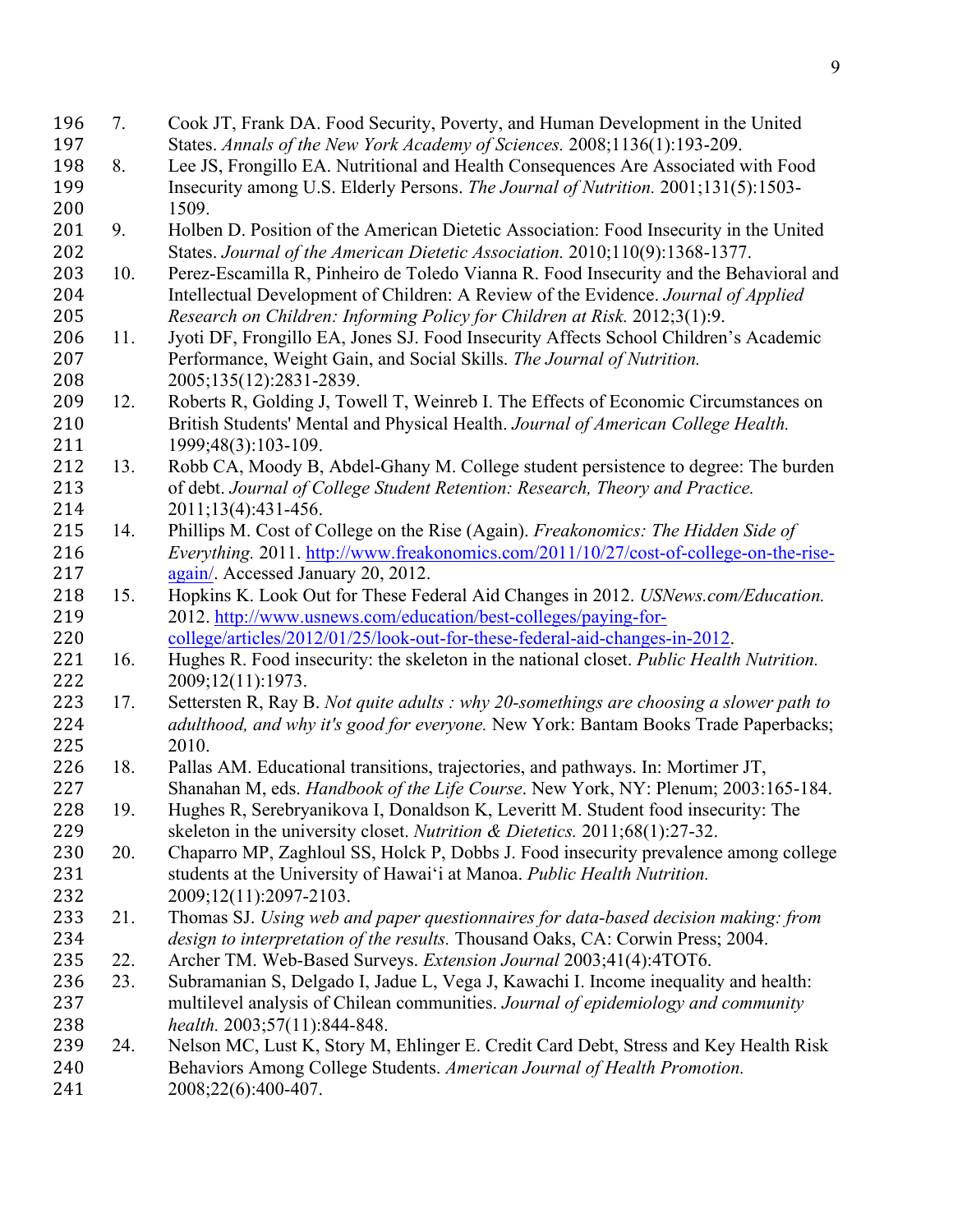25. Miller K, Danner F, Staten R. Relationship of Work Hours With Selected Health Behaviors and Academic Progress Among a College Student Cohort. *Journal of American College Health.* 2008;56(6):675-679. 26. Gutter M, Copur Z. Financial Behaviors and Financial Well-Being of College Students: Evidence from a National Survey. *Journal of Family and Economic Issues.* 2011:1-16. 247 27. Blumberg SJ, Bialostosky K, Briefel RR, Hamilton WL. The Effectiveness of a Short Form of the Household Food Security Scale. *American Journal of Public Health.*  1999;89(8):1231-1234. 28. Gulliford M, Mahabir D, Rocke B. Reliability and validity of a short form household food security scale in a Caribbean community. *BMC Public Health.* 2004;4(1):22. 29. Archer KJ, Lemeshow S. Goodness-of-fit test for a logistic regression model fitted using survey sample data. *The Stata Journal.* 2006;6(1):97–105. 30. Freudenberg N, Manzo L, Jones H, Kwan A, Tsui E, Gagnon M. *Food Insecurity at CUNY: Results from a Survey of CUNY Undergraduate Students.* New York, NY: The Campaign for a Healthy CUNY;2011. 31. Robbins K. Among Dorms and Dining Halls, Hidden Hunger. *The Atlantic.* May 4, 2010. 32. Roustit C, Hamelin A-M, Grillo F, Martin J, Chauvin P. Food insecurity: could school food supplementation help break cycles of intergenerational transmission of social inequalities? *Pediatrics.* 2010;126(6):1174-1181. 33. Pallas AM. Educational participation across the life course: Do the rich get richer? In: Owens T, Settersten R, eds. *New Frontiers in Socialization: Advances in Life Course Research*. Oxford, UK: Elsevier Science; 2002:327-354. 34. Singleton RA, Straits BC. *Approaches to Social Research.* 3rd ed. New York, NY: Oxford University Press; 1999. 35. Cluskey M, Grobe D. College Weight Gain and Behavior Transitions: Male and Female Differences. *Journal of the American Dietetic Association.* 2009;109(2):325-329. 36. Greene GW, Schembre SM, White AA, et al. Identifying Clusters of College Students at Elevated Health Risk Based on Eating and Exercise Behaviors and Psychosocial Determinants of Body Weight. *Journal of the American Dietetic Association.*  2011;111(3):394-400. 37. Freedman MR. Development, Evaluation, and Validation of Environmental Assessment Tools to Evaluate the College Nutrition Environment. *Journal of American College Health.* 2010;58(6):565-568. 38. Swanson J, Olson C, Miller E, Lawrence F. Rural Mothers' Use of Formal Programs and Informal Social Supports to Meet Family Food Needs: A Mixed Methods Study. *Journal of Family and Economic Issues.* 2008;29(4):674-690. 39. Heflin C, London AS, Scott EK. Mitigating Material Hardship: The Strategies Low- Income Families Employ to Reduce the Consequences of Poverty. *Sociological Inquiry.*  2011;81(2):223-246. 40. Mammen S, Bauer J, Richards L. Understanding Persistent Food Insecurity: A Paradox of Place and Circumstance. *Social Indicators Research.* 2009;92(1):151-168. 41. Cunningham SE, Johnson DM. *So You Want to Start a Campus Food Pantry? A How-To Manual.* Portland, OR: Oregon Food Bank;2011. 42. Nord M, Golla AM. *Does SNAP Decrease Food Insecurity? Untangling the Self- Selection Effect.* Washington, DC: Economic Research Service, U.S. Department of Agriculture;2009.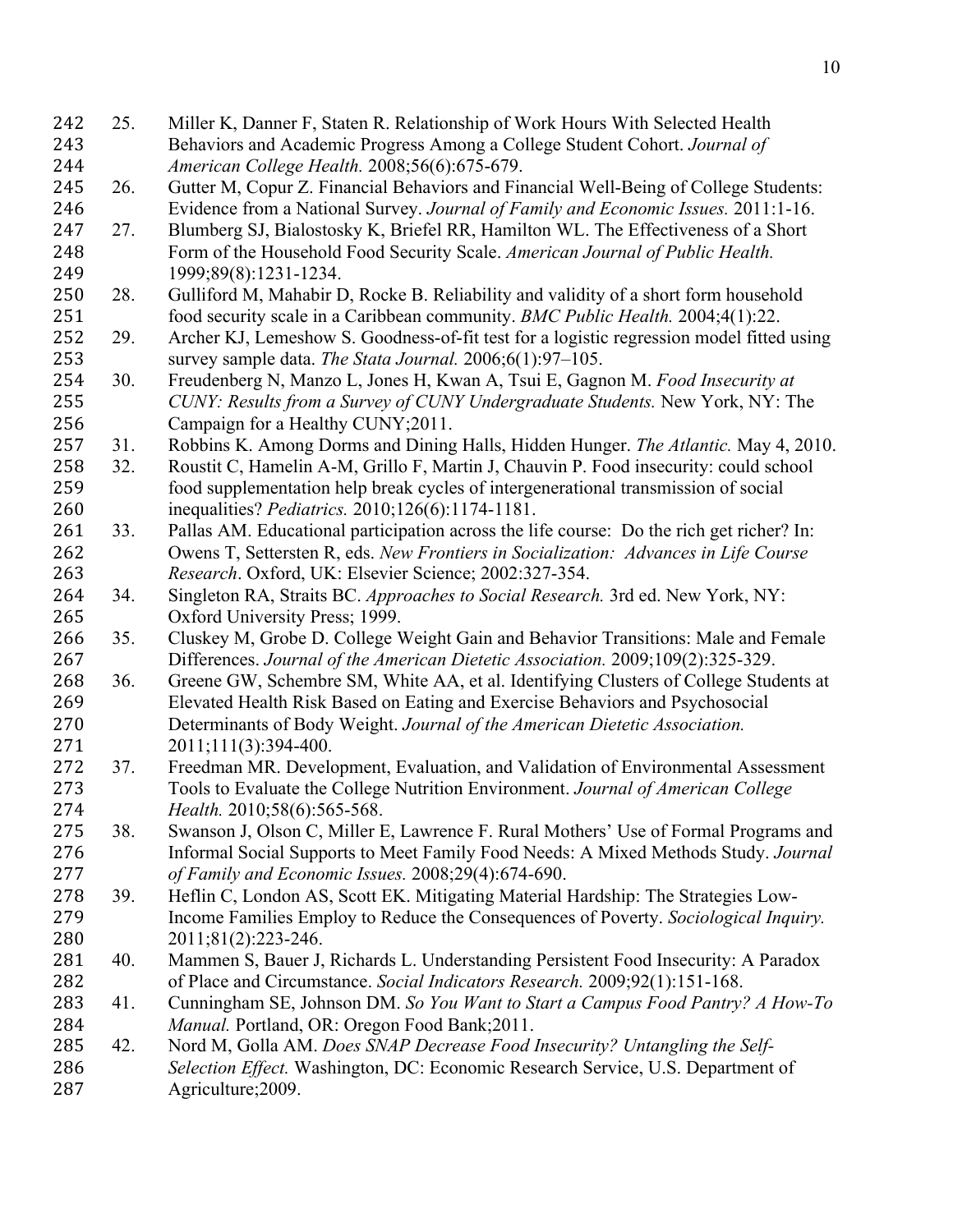- 43. Chilton M, Rose D. A Rights-Based Approach to Food Insecurity in the United States. 289 *American Journal of Public Health.* 2009;99(7):1203-1211.<br>290 44. Anderson MD. Beyond food security to realizing food rights
- 44. Anderson MD. Beyond food security to realizing food rights in the US. *Journal of Rural*  291 *Studies.* 2013;29:113-122.<br>292 45. Engle J, Tinto V. Moving L
- 45. Engle J, Tinto V. *Moving Beyond Access: College Success For Low- Income, First-*Generation Students. Washington, DC: Pell Institute for the Study of Opportunity in Higher Education;2008.
-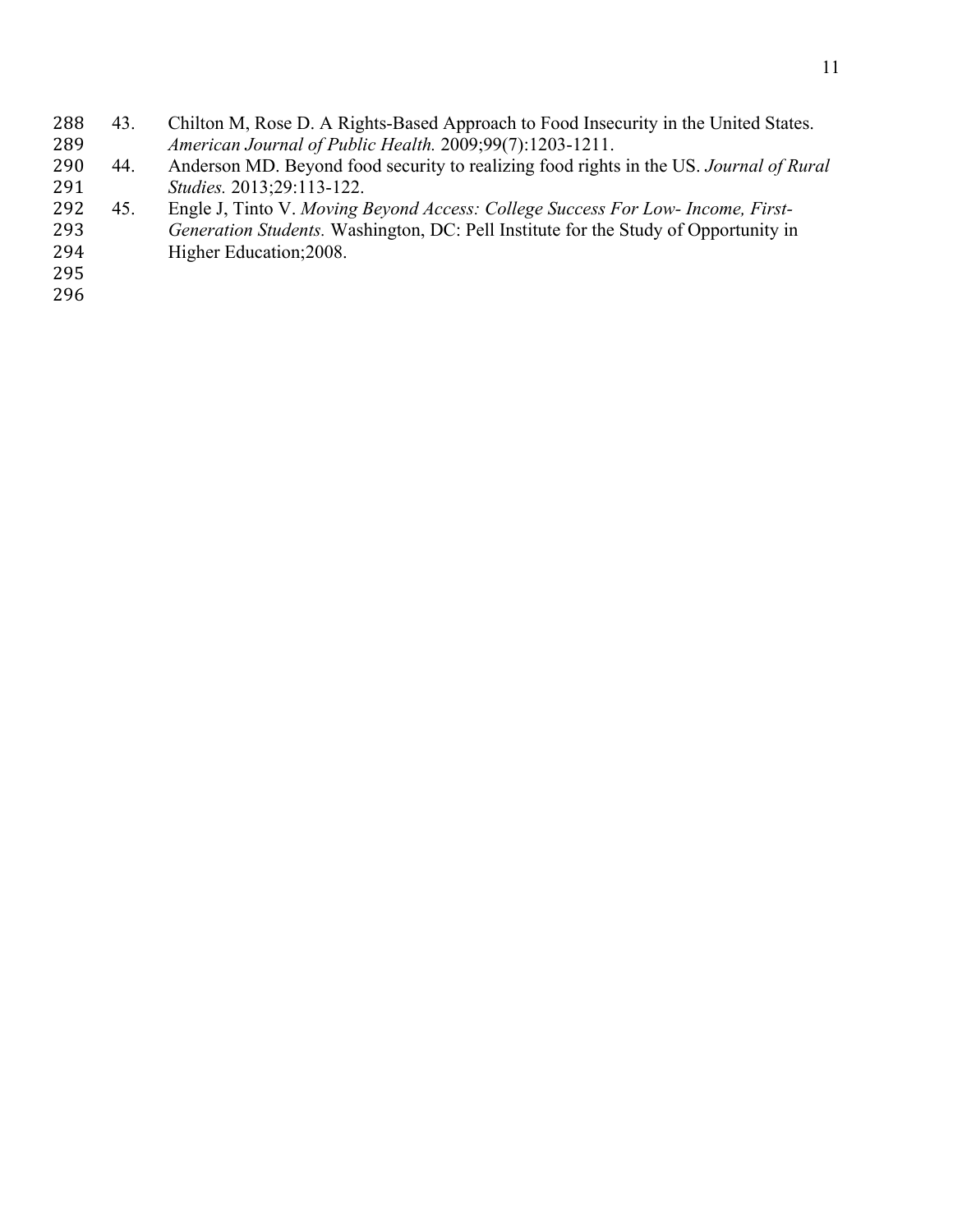| Correlate                                       | Question                                                                                                                                                                                                                                                                                                                                                    | Level    | <b>Values</b>                                                                   |
|-------------------------------------------------|-------------------------------------------------------------------------------------------------------------------------------------------------------------------------------------------------------------------------------------------------------------------------------------------------------------------------------------------------------------|----------|---------------------------------------------------------------------------------|
| Self-reported<br>health                         | How would you rate your overall health?                                                                                                                                                                                                                                                                                                                     | Discrete | $0$ = Excellent, Very Good,<br>Good<br>$1 = Fair$ , Poor                        |
| Moderate<br>physical<br>activity                | How often do you participate in at least moderate<br>physical activity? (Examples of moderate physical<br>activity: walking, water aerobics, bicycling slower than<br>10 miles per hour, tennis (doubles), ballroom dancing,<br>general gardening)                                                                                                          | Discrete | $0 = 0-2$ days a week<br>$1 = 3$ or more days a week                            |
| Having health<br>insurance                      | Do you currently have health insurance?                                                                                                                                                                                                                                                                                                                     | Discrete | $0 = No$<br>$1 = Yes$                                                           |
| Having a<br>campus meal<br>plan                 | Do you have a campus meal plan?                                                                                                                                                                                                                                                                                                                             | Discrete | $0 = No$<br>$1 = Yes$                                                           |
| Participating in<br>food assistance<br>programs | Have you ever participated in any of the following food<br>assistance programs such as emergency food from a<br>church, food pantry/bank, or emergency kitchen, WIC<br>(Women, Infants, and Children), SNAP (Supplemental<br>Nutrition Assistance Program, formerly known as Food<br>Stamps), private organizations, other? Please select all<br>that apply | Discrete | $0 = No$ participation<br>$1$ = Participation in any<br>food assistance program |
| Living<br>arrangement                           | Where do you currently live?                                                                                                                                                                                                                                                                                                                                | Discrete | $0 =$ Lives off campus (with<br>roommates, other)<br>$1 =$ Lives on campus      |
| Credit card<br>debt                             | How much credit card debt do you currently have?                                                                                                                                                                                                                                                                                                            | Discrete | $0 = $499$ or less, \$500 or<br>more<br>$1 = None$                              |
| Undergraduate<br>student                        | At Western, are you a?                                                                                                                                                                                                                                                                                                                                      | Discrete | $0 =$ Graduate student, other<br>$1 =$ Undergraduate student                    |
| Full-time<br>student                            | Do you attend Western as a full-time or part-time<br>student?                                                                                                                                                                                                                                                                                               | Discrete | $0 = Part-time student$<br>$1 =$ Full-time student                              |
| GPA $(3.1 \text{ or }$<br>higher)               | What is your GPA (Grade Point Average)?                                                                                                                                                                                                                                                                                                                     | Discrete | $0 =$ Lower than 3.1<br>$1 = 3.1$ or higher                                     |
| Receives<br>financial aid                       | Do you currently receive financial aid (including<br>scholarships, private and federal loans, and/or grants?                                                                                                                                                                                                                                                | Discrete | $0 = No$<br>$1 = Yes$                                                           |
| Employed                                        | Besides attending college, do you have a job?                                                                                                                                                                                                                                                                                                               | Discrete | $0 = No$<br>$1 = Yes$                                                           |
| Income                                          | What is your annual income?                                                                                                                                                                                                                                                                                                                                 | Discrete | $0 = $15,000$ or more<br>$1 =$ Less than \$15,000                               |
| Sex                                             | What is your sex?                                                                                                                                                                                                                                                                                                                                           | Discrete | $0 = Male$<br>$1 =$ Female                                                      |
| Single                                          | What is your marital status                                                                                                                                                                                                                                                                                                                                 | Discrete | $0 =$ Married, living with a<br>partner<br>$1$ = Never married (single)         |
| Latino                                          | Are you Hispanic or Latino                                                                                                                                                                                                                                                                                                                                  | Discrete | $0 = No$<br>$1 = Yes$                                                           |
| Age                                             | What is your age (in years)?                                                                                                                                                                                                                                                                                                                                | Discrete | $0 = 25$ or older<br>$1 = 18 - 24$                                              |

## **Table 1. Description of correlates of food insecurity among students at a midsize rural university, Oregon, USA.**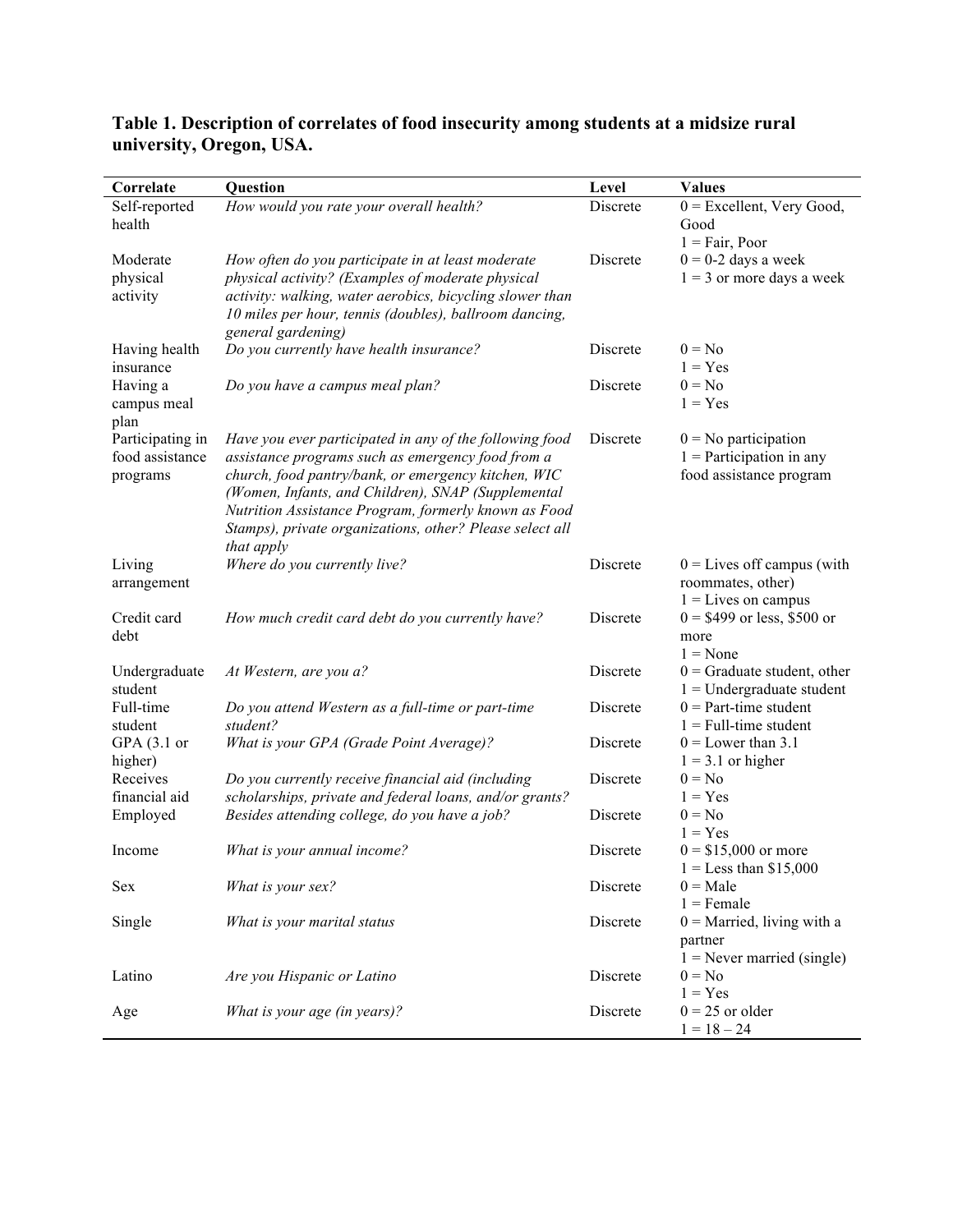| Variables                                          | $n$ (%)    |
|----------------------------------------------------|------------|
| Outcome variable                                   |            |
| Food insecure                                      | 208 (58.8) |
| Correlates                                         |            |
| Fair/poor health                                   | 66 (18.6)  |
| Moderate physical activity (3 or more days a week) | 270 (70.6) |
| Has health insurance                               | 279 (78.8) |
| Has a campus meal plan                             | 92(26.0)   |
| Participates in food assistance programs           | 96(27.1)   |
| Living arrangement                                 |            |
| On campus                                          | 104(29.4)  |
| Off campus with roommates                          | 123 (34.8) |
| Off campus other                                   | 127(35.9)  |
| Credit card debt                                   |            |
| None                                               | 41 (11.58) |
| \$499 or less                                      | 252 (71.2) |
| \$500 or more                                      | 61(17.2)   |
| Undergraduate student                              | 306 (86.4) |
| Full-time student                                  | 310 (87.6) |
| GPA (3.1 or higher)                                | 230(65.0)  |
| Receives financial aid                             | 268 (75.7) |
| Employed                                           | 178(50.3)  |
| Income (less than $$15,000$ )                      | 278 (78.5) |
| Female                                             | 258 (72.9) |
| Single                                             | 259 (73.2) |
| Latino                                             | 29(8.2)    |
| Age                                                |            |
| $18 - 24$                                          | 255 (72.0) |
| 25 or older                                        | 99 (28.0)  |

**Table 2. Summary statistics among students at a midsize rural university, Oregon, USA, (n=354).**